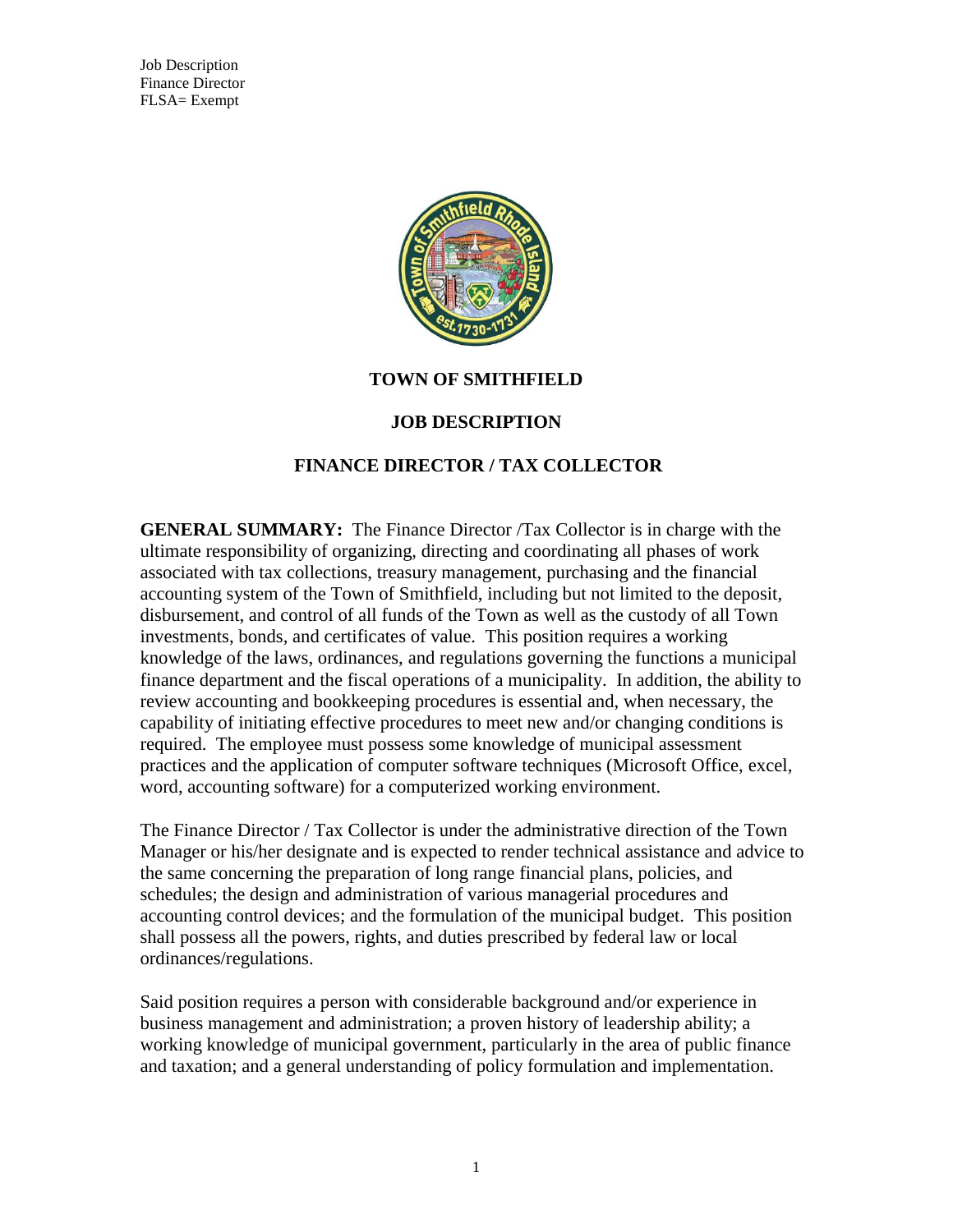## **ESSENTIAL FUNCTIONS:**

- 1. Administers the accounting and recording system which accounts for the transactions of all departments, offices, and agencies of the Town, including but not necessarily limited to the School Department, the Sewer Authority, the Water Supply Board, the Municipal Ice Rink, and miscellaneous special funds and escrow accounts, in accordance with the annual budget plan and Town Charter, where applicable, and complies with the uniform accounting and reporting standards for Rhode Island municipalities.
- 2. Responsible for administering the Investment Policy of the Town.
- 3. Responsible for administering the Purchasing Policy of the Town.
- 4. Develops and continuously maintains the financial accounts and controls designed to produce accurate records of the Town's financial condition.
- 5. Prescribes uniform forms of receipt, vouchers, bills, and claims to be utilized by all departments, offices, and agencies of the Town.
- 6. Exercises proper established controls over all expenditures by pre-auditing all bills, invoices, payrolls, or other evidences of claims against the Town, and insuring that budget appropriations are not exceeded by disbursements in any department, office, or agency of the Town.
- 7. Responsible for the control of all expenditures and disbursement of monies for the payment of properly approved and authorized payment vouchers.
- 8. Establishes and controls the petty cash funds for all departments, offices, and agencies of the Town who have been approved for same.
- 9. Collects and receives all taxes and special assessments for which the Town is responsible for collection. Position possesses all the powers, rights, and duties prescribed under the general laws for tax collectors.
- 10. Administers penalties for delinquent taxes, charges, and special assessments; arranges for and participates in annual tax sale delinquency, as required.
- 11. Collects and receives all license fees, rents, funds, money receivable or revenue due the Town from any source, except as otherwise provided by law.
- 12. Reconciles bank statements and cash accounts with ledgers for all funds.
- 13. Supervises the daily and periodic input of data into the accounting system of the Town and for all such records of the Finance Department that may be required to be computerized by the Town Manager or his/her designee.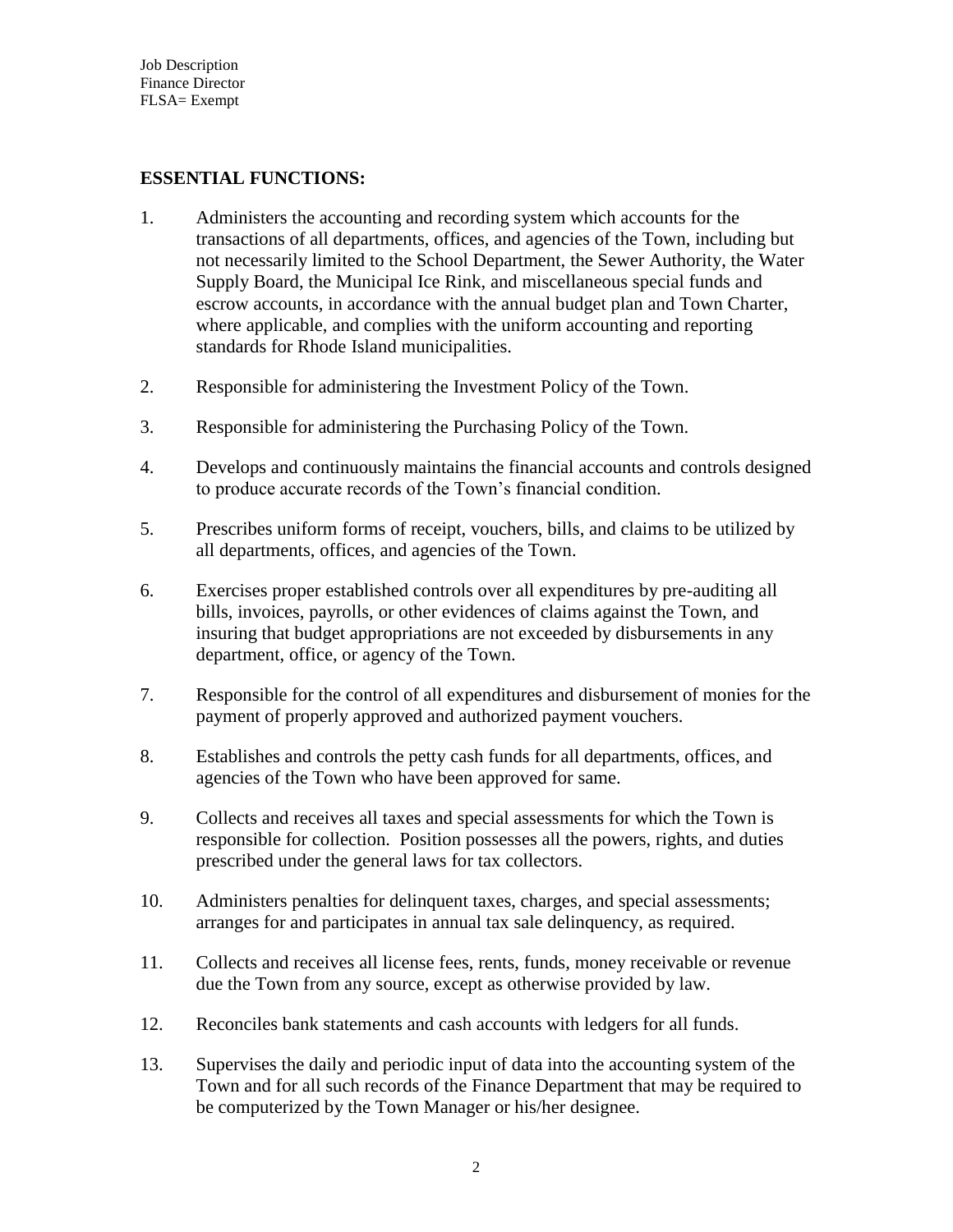- 14. Establishes and administers both an investment and a bonded debt program for the Town and provides the Town Manager or designee with long-range financial forecasts.
- 15. Possesses custody of all investments and invested funds of the Town or in the possession of the Town in a fiduciary capacity, and has the safekeeping of all bonds and notes of the Town as well as the receipt and delivery of Town Bonds, including the School Department and other applicable agencies.
- 16. Possesses custody of all public funds belonging to or under the control of the Town, or any department, office, and agency of the Town, including the School Department and other applicable agencies, and deposits all funds coming into the Treasurer's possession in such depositories as may be designated by the Town Council, or if no such resolution be adopted by the Town Council, in such depositories as he/she may choose, subject to the requirements of State Law as to the surety and the payment of interest on deposits; all such interest shall be the property of the Town and shall be accounted for and credited to the proper accounts.
- 17. Prepares a monthly statement of all receipts and disbursements in sufficient detail to identify the financial condition of the Town for submission to the Town Manager of which copies shall be made in sufficient quantity for disbursement to all departments and whosoever else the Town Manager may designate.
- 18. Monitors and analyzes department budgets; identifies potential budgetary concerns; and informs Town Manager and Department Directors of same.
- 19. Prepares monthly and annual financial reports for Town Manager.
- 20. Prepares periodic (annually, quarterly, special) financial statements and reports. The Town Manager or his/her designee shall determine frequency and timing of such documents.
- 21. Supervises the preparation of debt service amortization schedules.
- 22. Cooperates and coordinates with the external auditors in the provision of all necessary documents for the annual external audit as well as any additional information that may be required for the successful and efficient completion of same.
- 23. Facilitates the preparation and monitoring of the annual budget and assures compliance of said budget with the goals and policies established by the Town Manager or other authority as may be designated by law.
- 24. Provides technical expertise and assistance to the extent designated by the Town Manager in the formulation of the Town Budget and cooperates with said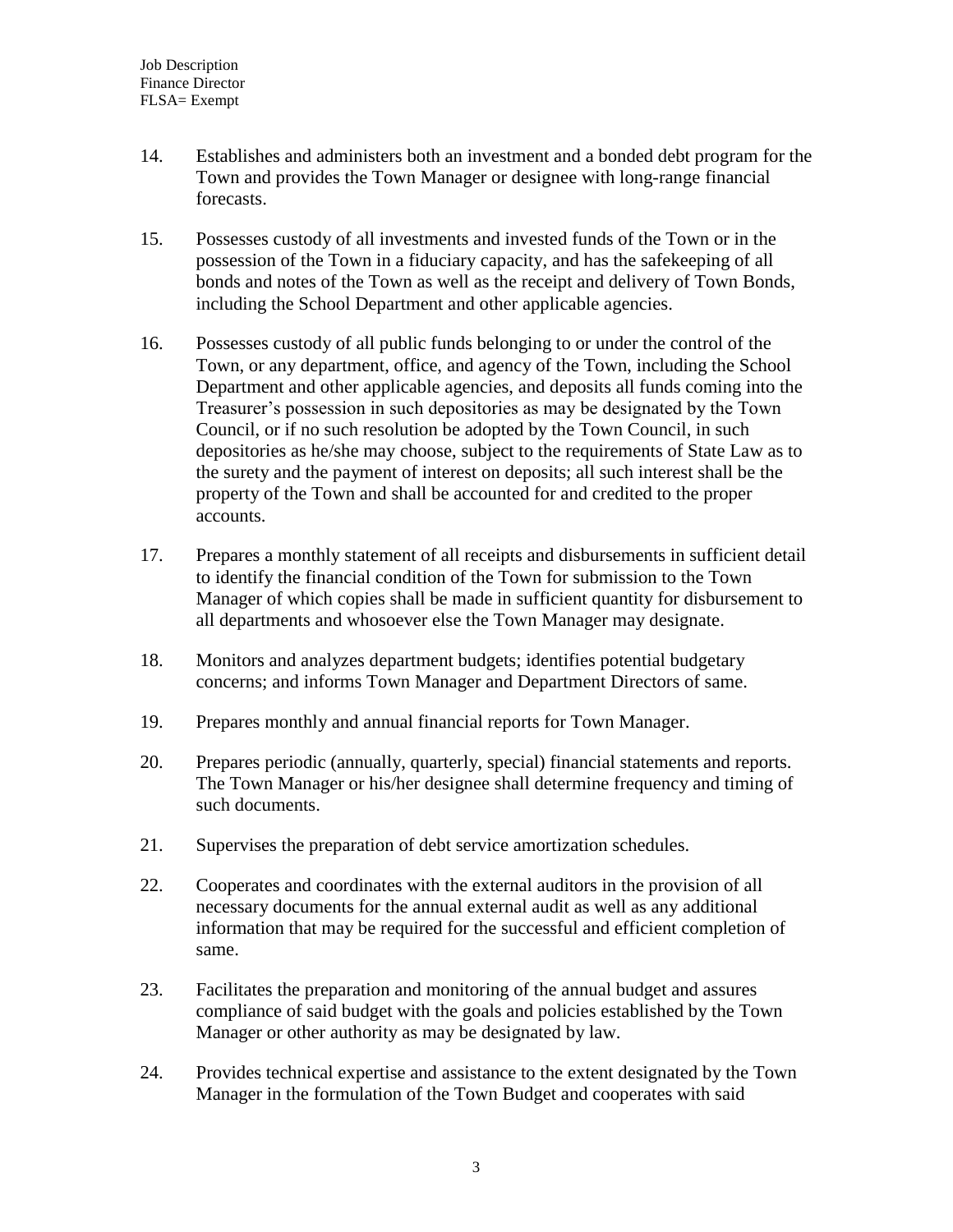Manager or their designate with the compiling of expenditure and revenue estimates for the coming fiscal year/years.

- 25. Oversee the supervision of the operational functions of the Tax Assessor's Department.
- 26. Serve on various committees as assigned by the Town Manager or Town Council to include but not limited to areas involving capital improvements, capital infrastructure, capital equipment. (Ex: budget & financial review, the Boyle athletic complex, fire /police pension, fire building committee, etc.)
- 27. Review Town insurance policies annually with respect to life, property/casualty, workers compensation and wage reimbursement.
- 28. Supervises payroll and payroll accounting, including withholding taxes, social security deductions, retirement deductions, medical insurance deductions and billings, and miscellaneous deductions. Prepares all required reports, including but not limited to quarterly and annual reports concerning these deductions.
- 29. Works with the Town Manager in the preparation and administration of the annual budget. Attends all budget meetings; reviews budget request for accuracy and completeness; consults with department directors regarding their operating budgets.
- 30. Confers with representatives of federal, state, and local agencies concerning the financing of municipal programs and capital improvements.
- 31. Performs all other related work and duties as may be assigned or prescribed by law.
- 32. Keeps informed of new trends, developments, laws, and regulations impacting the activities of the Finance Department.
- 33. Oversees, motivates and evaluates Finance staff to help: (1) achieve their individual goals; (2) collectively achieve their department's mission and strategic goals; and (3) foster leadership development throughout the department.
- 34. Participates in all labor negotiations.
- 35. Provides recommendations to the Town Manager on strategic direction of fiscal policies that will maintain and enhance the financial health of the Town
- 36. Performs various analytical assignments.
- 37. Prepares and administers the Capital Budget for the Town.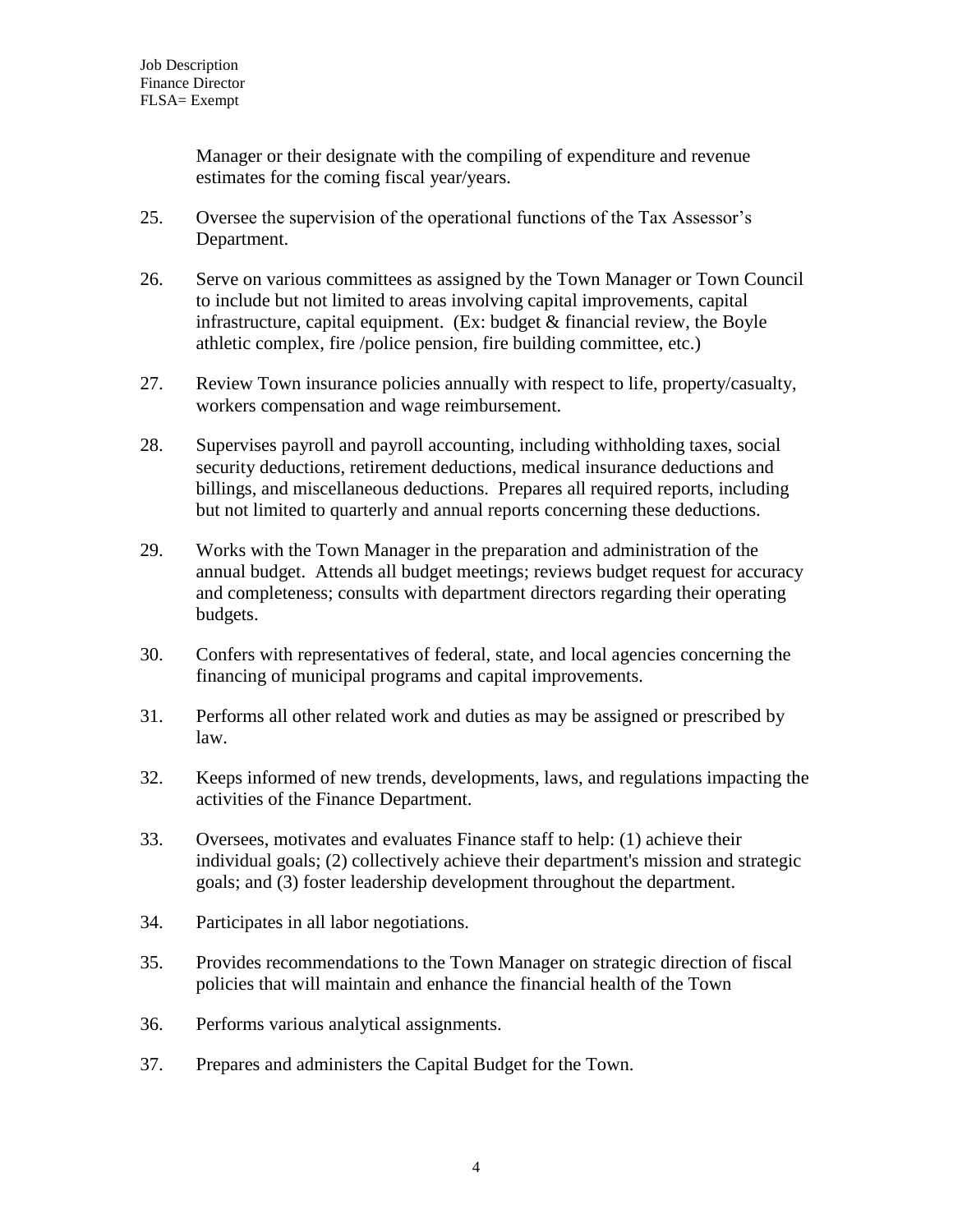## **JOB REQUIREMENTS:**

#### *Education*

1. A Bachelor's Degree (Master's Degree preferred) from accredited school in business or public administration plus five years of supervisory experience in business or public finance, budgeting, financial control and accounting experience or experience that shall be substantially equivalent.

#### *Experience*

- 1. Knowledge of municipal accounting and auditing including enterprise funds; Considerable knowledge of Generally Accepted Auditing Standards (GAAS); Considerable knowledge of Generally Accepted Accounting Principles (GAAP).
- 2. Knowledge of principles and practices of municipal finance administration including budget preparation. Extensive experience and background in internal auditing and financial control procedures and practices.
- 3. Experience in the preparation of periodic (monthly, quarterly, annually, etc.) and special financial statements and reports.
- 4. Experience and/or background in the preparation, establishment, and implementation of both an investment and a bonded debt program.
- 5. Ability to supervise the work of departmental staff including; coordinating, assigning, monitoring, and evaluating work; hiring, training, counseling, and disciplinary staff; and processing grievances.

#### *Other*

- 1. Thorough knowledge and background experience in the development and maintenance of an accounting system for a moderately sized business or municipal corporation.
- 2. Ability to conduct long range financial analysis and prepare long-term financial forecasts relative to the results of it.
- 3. Knowledge of municipal taxation and corresponding assessment procedures as well as experience in budgeting and financial control.
- 4. Extensive knowledge of modern office management procedures, practices, and equipment, particularly as applied to accounting operations.
- 5. Knowledge and experience in a computerized accounting environment with a working knowledge of Microsoft Office including Excel, Word, PowerPoint, and accounting software.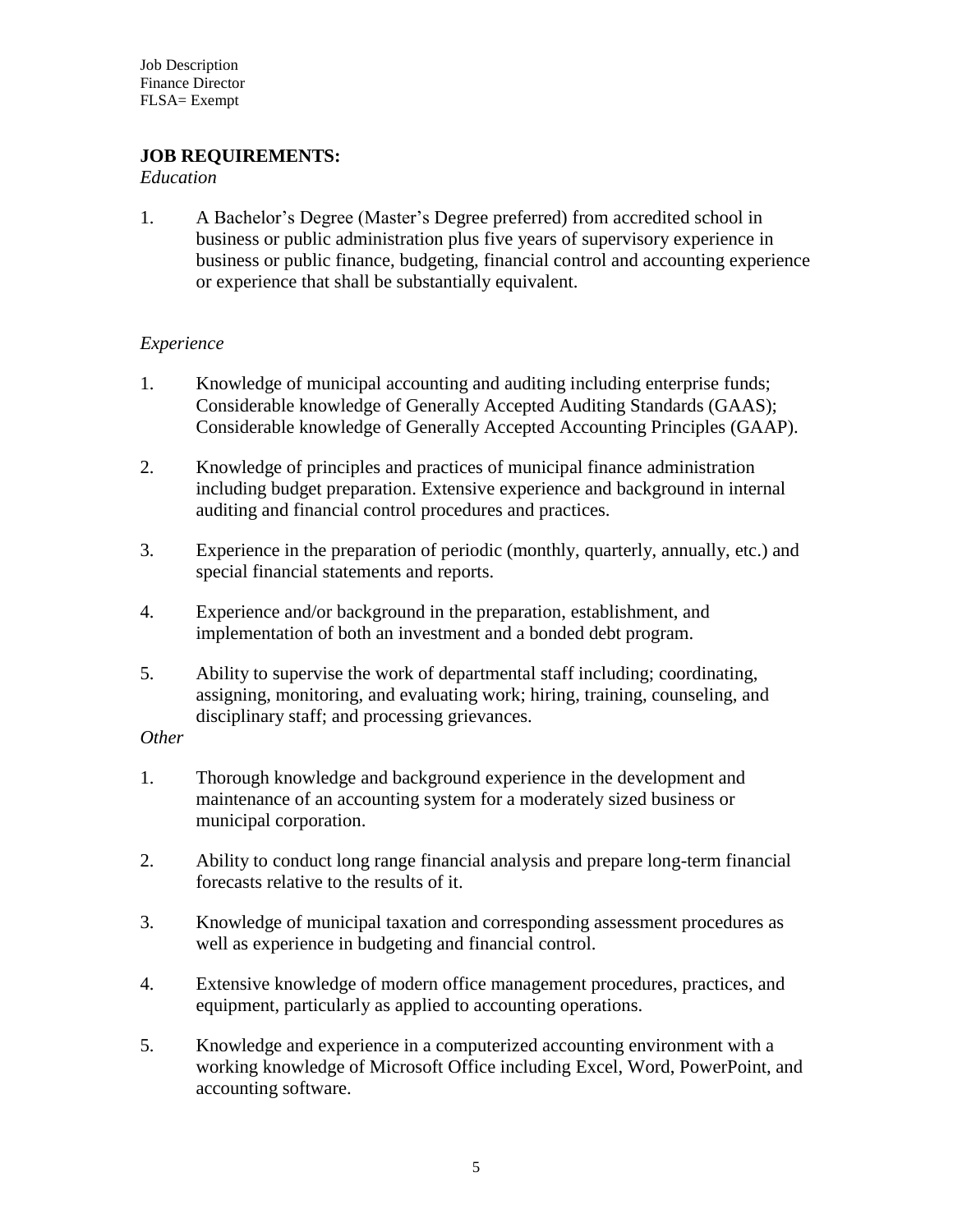- 6. Exceptional ability to develop and maintain effective working relationships with other municipal officials and offices, employees, and the general public.
- 7. Ability to coordinate, plan, layout, and supervise the work of a clerical staff.

# **PHYSICAL REQUIREMENTS:**

1. See functional job description (attached.)

"The duties and responsibilities in this job description may be subject to change at any time due to reasonable accommodation or other reasons."

## **WORKING CONDITIONS:**

1. Duties are performed in an active environment.

**SALARY:** As stipulated by the Town Manager.

6/2022

## **FUNCTIONAL JOB DESCRIPTION**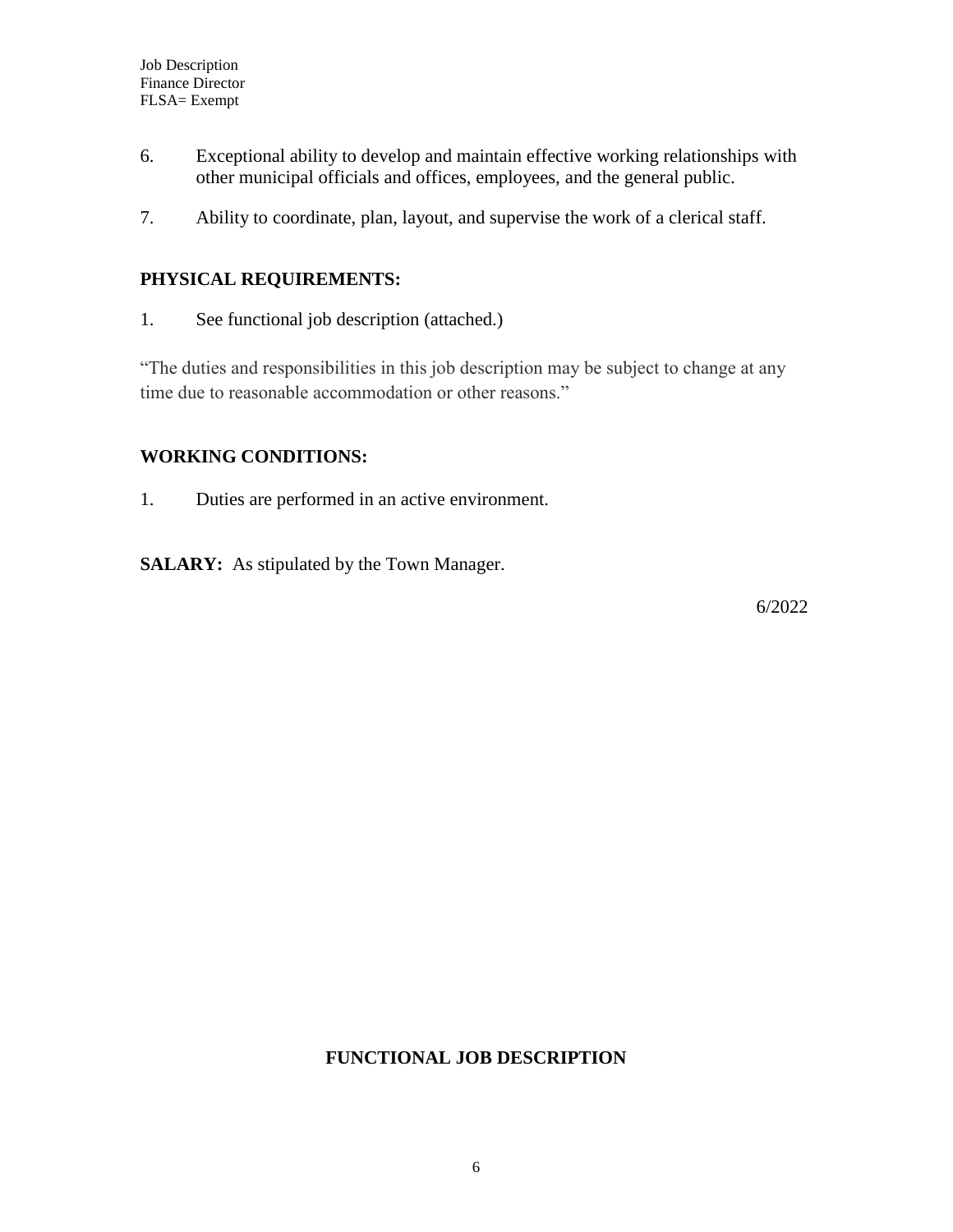| <b>Job Title:</b>                                                                                                                                                                                                                                                                                                                                                                                                                                                                                                                                                                                                                                                                                                                                                                                                                                                                                                                                                                                                                                                                                                                                                                                                                                                                                                                                                                                                                                                                                                                                                                                                                                                                                                                                                                                                                                                                                                                                                                                                                                                | Finance Director / Tax Collector                                  |  |               |                |              |               |  |             |
|------------------------------------------------------------------------------------------------------------------------------------------------------------------------------------------------------------------------------------------------------------------------------------------------------------------------------------------------------------------------------------------------------------------------------------------------------------------------------------------------------------------------------------------------------------------------------------------------------------------------------------------------------------------------------------------------------------------------------------------------------------------------------------------------------------------------------------------------------------------------------------------------------------------------------------------------------------------------------------------------------------------------------------------------------------------------------------------------------------------------------------------------------------------------------------------------------------------------------------------------------------------------------------------------------------------------------------------------------------------------------------------------------------------------------------------------------------------------------------------------------------------------------------------------------------------------------------------------------------------------------------------------------------------------------------------------------------------------------------------------------------------------------------------------------------------------------------------------------------------------------------------------------------------------------------------------------------------------------------------------------------------------------------------------------------------|-------------------------------------------------------------------|--|---------------|----------------|--------------|---------------|--|-------------|
| Department:                                                                                                                                                                                                                                                                                                                                                                                                                                                                                                                                                                                                                                                                                                                                                                                                                                                                                                                                                                                                                                                                                                                                                                                                                                                                                                                                                                                                                                                                                                                                                                                                                                                                                                                                                                                                                                                                                                                                                                                                                                                      | <b>Town Hall</b>                                                  |  |               |                |              |               |  |             |
| <b>Description of job:</b> See pages 1-6                                                                                                                                                                                                                                                                                                                                                                                                                                                                                                                                                                                                                                                                                                                                                                                                                                                                                                                                                                                                                                                                                                                                                                                                                                                                                                                                                                                                                                                                                                                                                                                                                                                                                                                                                                                                                                                                                                                                                                                                                         |                                                                   |  |               |                |              |               |  |             |
| <b>GENERAL SUMMARY:</b> The Finance Director/Tax Collector is in charge with the ultimate<br>responsibility of organizing, directing and coordinating all phases of work associated with tax collections,<br>treasury management, purchasing and the financial accounting system of the Town of Smithfield, including<br>but not limited to the deposit, disbursement, and control of all funds of the Town as well as the custody of<br>all Town investments, bonds, and certificates of value. This position requires a working knowledge of the<br>laws, ordinances, and regulations governing the functions a municipal finance department and the fiscal<br>operations of a municipality. In addition, the ability to review accounting and bookkeeping procedures is<br>essential and, when necessary, the capability of initiating effective procedures to meet new and/or changing<br>conditions is required. The employee must possess some knowledge of municipal assessment practices and<br>the application of computer software techniques (Microsoft Office, excel, word, accounting software) for a<br>computerized working environment. The Finance Director is under the administrative direction of the<br>Town Manager or his/her designate and is expected to render technical assistance and advice to the same<br>concerning the preparation of long range financial plans, policies, and schedules; the design and<br>administration of various managerial procedures and accounting control devices; and the formulation of the<br>municipal budget. This position shall possess all the powers, rights, and duties prescribed by federal law or<br>local ordinances/regulations. Said position requires a person with considerable background and/or<br>experience in business management and administration; a proven history of leadership ability; a working<br>knowledge of municipal government, particularly in the area of public finance and taxation; and a general<br>understanding of policy formulation and implementation. |                                                                   |  |               |                |              |               |  |             |
| <b>Protective Personal</b>                                                                                                                                                                                                                                                                                                                                                                                                                                                                                                                                                                                                                                                                                                                                                                                                                                                                                                                                                                                                                                                                                                                                                                                                                                                                                                                                                                                                                                                                                                                                                                                                                                                                                                                                                                                                                                                                                                                                                                                                                                       |                                                                   |  | None required |                |              |               |  |             |
| <b>Equipment:</b>                                                                                                                                                                                                                                                                                                                                                                                                                                                                                                                                                                                                                                                                                                                                                                                                                                                                                                                                                                                                                                                                                                                                                                                                                                                                                                                                                                                                                                                                                                                                                                                                                                                                                                                                                                                                                                                                                                                                                                                                                                                |                                                                   |  |               |                |              |               |  |             |
|                                                                                                                                                                                                                                                                                                                                                                                                                                                                                                                                                                                                                                                                                                                                                                                                                                                                                                                                                                                                                                                                                                                                                                                                                                                                                                                                                                                                                                                                                                                                                                                                                                                                                                                                                                                                                                                                                                                                                                                                                                                                  |                                                                   |  |               |                |              |               |  |             |
| <b>Classification:</b>                                                                                                                                                                                                                                                                                                                                                                                                                                                                                                                                                                                                                                                                                                                                                                                                                                                                                                                                                                                                                                                                                                                                                                                                                                                                                                                                                                                                                                                                                                                                                                                                                                                                                                                                                                                                                                                                                                                                                                                                                                           | Sedentary:                                                        |  | Light: $\_\_$ | Medium: $\_\_$ | Heavy: $\_\$ |               |  | Very Heavy: |
| <b>Classification Key:</b><br>Sedentary - Exerting up to 10 lbs of force occasionally; negligible amount of force frequently to lift, carry, push/pull or otherwise<br>move objects;<br>Light - Exerting up to 20 lbs of force occasionally and/or 10 pounds of force frequently or negligible amounts of force constantly<br>to move objects;<br>Medium - Exerting 20lbs-50lbs of force occasionally; 10lbs-20lbs frequent; and/or greater than negligible up to 10lbs of force<br>constantly to move objects;<br>Heavy - Exerting 50 to 100lbs of force occasionally; in excess of 50lbs frequently; 10lbs-20lbs of force constantly to move objects;<br>Very Heavy - Exerting in excess of 100lbs of force occasionally; and or in excess of 50lbs of force frequently; in excess of 20 lbs of<br>force constantly to move objects                                                                                                                                                                                                                                                                                                                                                                                                                                                                                                                                                                                                                                                                                                                                                                                                                                                                                                                                                                                                                                                                                                                                                                                                                            |                                                                   |  |               |                |              |               |  |             |
| <b>Driving</b><br>None: $\_\_$<br><b>Requirements:</b>                                                                                                                                                                                                                                                                                                                                                                                                                                                                                                                                                                                                                                                                                                                                                                                                                                                                                                                                                                                                                                                                                                                                                                                                                                                                                                                                                                                                                                                                                                                                                                                                                                                                                                                                                                                                                                                                                                                                                                                                           |                                                                   |  |               | Manual: ____   |              | Automatic: X_ |  |             |
|                                                                                                                                                                                                                                                                                                                                                                                                                                                                                                                                                                                                                                                                                                                                                                                                                                                                                                                                                                                                                                                                                                                                                                                                                                                                                                                                                                                                                                                                                                                                                                                                                                                                                                                                                                                                                                                                                                                                                                                                                                                                  |                                                                   |  |               |                |              |               |  |             |
| <b>Floor</b>                                                                                                                                                                                                                                                                                                                                                                                                                                                                                                                                                                                                                                                                                                                                                                                                                                                                                                                                                                                                                                                                                                                                                                                                                                                                                                                                                                                                                                                                                                                                                                                                                                                                                                                                                                                                                                                                                                                                                                                                                                                     | <b>WORK ENVIRONMENT</b><br>Office environment; rugged surface     |  |               |                |              |               |  |             |
| Surface:<br>Inside:                                                                                                                                                                                                                                                                                                                                                                                                                                                                                                                                                                                                                                                                                                                                                                                                                                                                                                                                                                                                                                                                                                                                                                                                                                                                                                                                                                                                                                                                                                                                                                                                                                                                                                                                                                                                                                                                                                                                                                                                                                              | <b>Outside:</b><br>At constant level<br>Occasionally or as needed |  |               |                |              |               |  |             |
| Lighting:                                                                                                                                                                                                                                                                                                                                                                                                                                                                                                                                                                                                                                                                                                                                                                                                                                                                                                                                                                                                                                                                                                                                                                                                                                                                                                                                                                                                                                                                                                                                                                                                                                                                                                                                                                                                                                                                                                                                                                                                                                                        | Overhead fluorescent lighting                                     |  |               |                |              |               |  |             |

# **PHYSICAL DEMANDS**

**Vibration:** N/A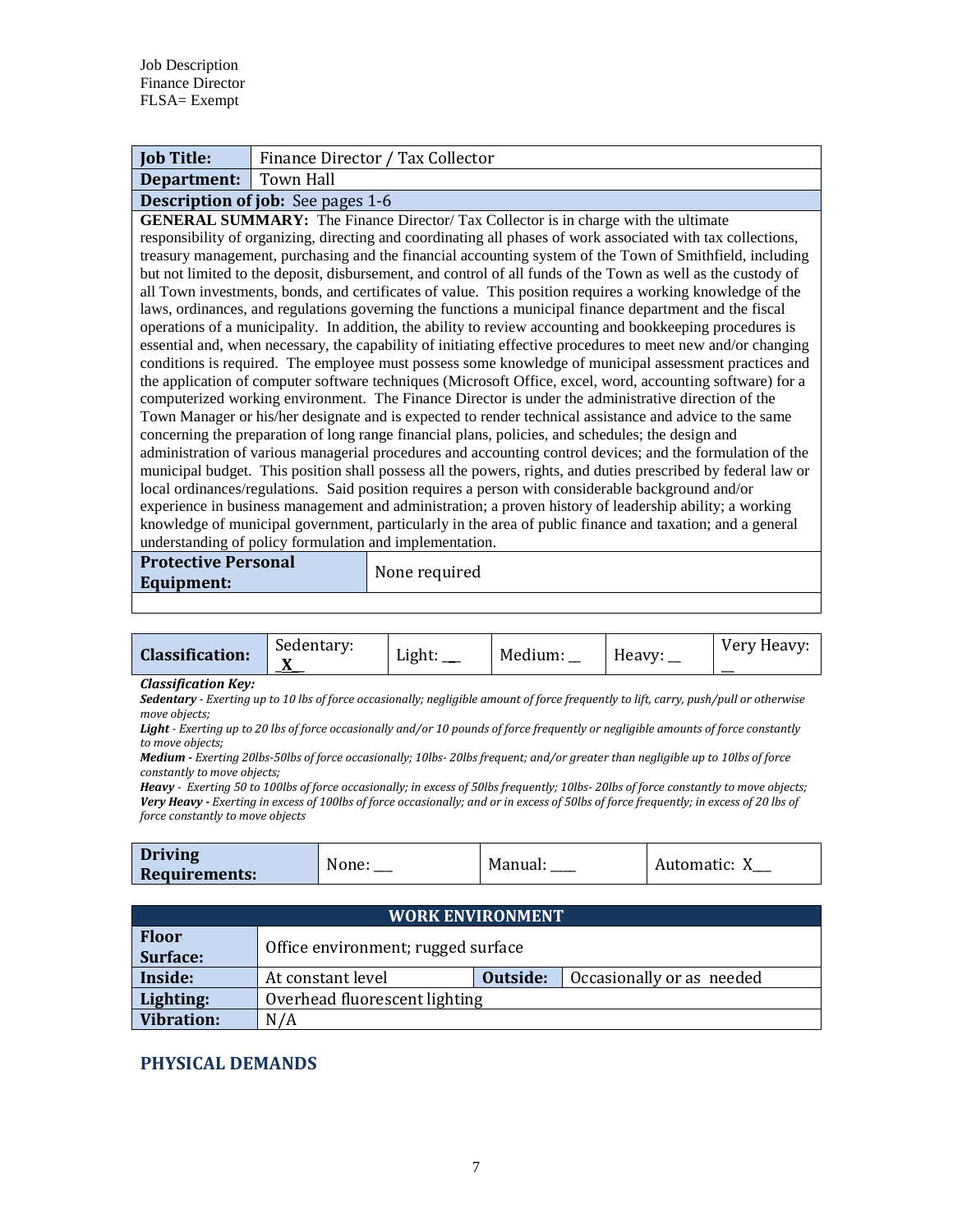Job Description Finance Director FLSA= Exempt

| <b>LIFTING</b><br><b>Maximum weight lifted:</b> up to 20 pounds occasionally |                                                                                                    |                |  |  |                |                                     |  |  |
|------------------------------------------------------------------------------|----------------------------------------------------------------------------------------------------|----------------|--|--|----------------|-------------------------------------|--|--|
| <b>WEIGHT</b>                                                                | <b>Heights</b><br><b>Constant</b><br><b>Description of object</b><br><b>Never</b><br>Occ.<br>Freq. |                |  |  |                |                                     |  |  |
| $0 - 10$ lbs                                                                 |                                                                                                    | v<br>л         |  |  | Floor to waist | Common office supplies and/or files |  |  |
| $10 - 20$ lbs                                                                |                                                                                                    | v<br>$\Lambda$ |  |  |                |                                     |  |  |
| $20 - 35$ lbs                                                                | $\mathbf{A}$                                                                                       |                |  |  |                |                                     |  |  |
| $35 - 50$ lbs                                                                |                                                                                                    |                |  |  |                |                                     |  |  |

| PUSHING/PULLING<br><b>Maximum push/pull:</b> File Drawers |              |      |       |          |                  |                              |  |  |
|-----------------------------------------------------------|--------------|------|-------|----------|------------------|------------------------------|--|--|
| <b>WEIGHT</b> or<br><b>FORCE</b>                          | <b>Never</b> | Occ. | Freq. | Constant | <b>Distances</b> | <b>Description of object</b> |  |  |
| $0 - 10$ lbs                                              |              | X    |       |          |                  | File draws                   |  |  |
| $10 - 20$ lbs                                             | л            |      |       |          |                  |                              |  |  |
| $20 - 35$ lbs                                             | v<br>л       |      |       |          |                  |                              |  |  |
| $100 +$ lbs                                               | X            |      |       |          |                  |                              |  |  |

| <b>ACTIVITY</b>       | <b>Never</b> | Occ.        | Freq. | Constant | <b>Comments</b>                                     |
|-----------------------|--------------|-------------|-------|----------|-----------------------------------------------------|
| Sitting               |              |             |       | X        | At work desk                                        |
| Standing              |              | X           |       |          | At desk/in office area                              |
|                       |              |             |       |          |                                                     |
| Walking               |              | X           |       |          | In office area or within the building               |
| Bending               |              | X           |       |          | To access lower level office supplies               |
| Twisting              | X            |             |       |          |                                                     |
|                       |              |             |       |          |                                                     |
| Crawling              | X            |             |       |          |                                                     |
| Kneeling              | X            |             |       |          |                                                     |
| Squatting             |              | X           |       |          | To access lower level office supplies               |
| Climbing              |              | X           |       |          | Stairs as needed.                                   |
| Reaching -            |              | X           |       |          | To reach office supplies on shelving                |
| Vertical              |              |             |       |          |                                                     |
| Reaching -            |              |             | X     |          | To reach keyboard, desk, supplies                   |
| Horizontal            |              |             |       |          |                                                     |
| Grasping              |              |             | X     |          | Office supplies, daily documents                    |
| Pinching              |              | X           |       |          | Papers, writing utensils                            |
| Manual                |              | X           |       |          | Use of hands to hold and use needed office supplies |
| Dexterity             |              |             |       |          |                                                     |
| <b>Fine Dexterity</b> |              | $\mathbf X$ |       |          | Key striking; data entry                            |